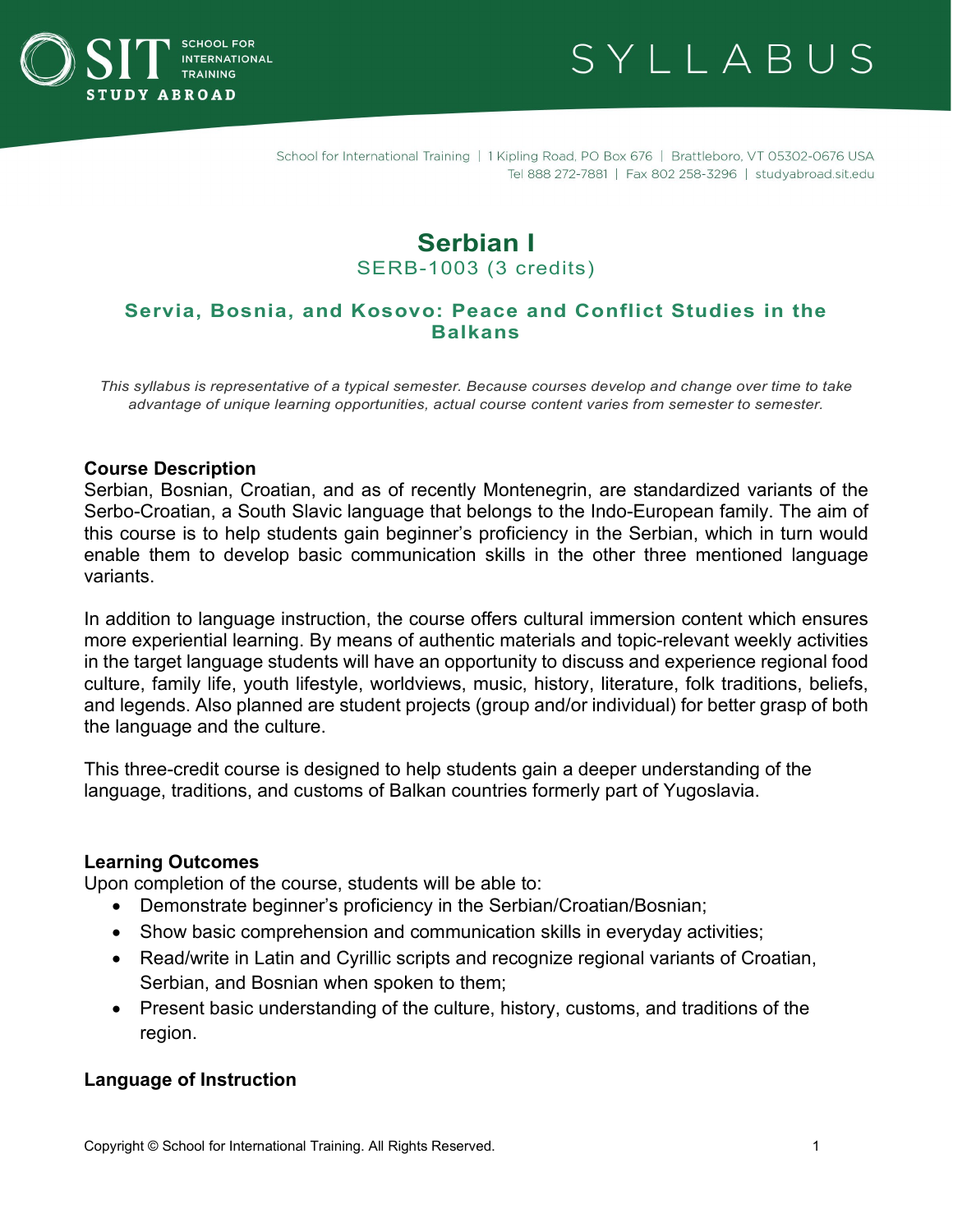Language of instruction at Serbian I level entails a combination of English and Serbian. Students will be encouraged to use and practice novel vocabulary and structures in the target language (Serbian), but will be supported throughout the process in English, and a higher degree of explanation regarding both the language and the culture in English may be expected. However, given the main objectives of the course, every opportunity to speak and write in the Serbian will be used.

## **Instructional Methods**

SIT's teaching and learning philosophy is grounded in the experiential learning theory developed by Kolb (1984; 2015) and informed by various scholars, such as Dewey, Piaget, Lewin, among others. Experiential learning theory recognizes that learning is an active process that is not confined to the formal curriculum; "knowledge is created through the transformation of experience" (Kolb, 2015, p. 49). Learning involves both content and process. Learning is holistic and happens through various life experiences upon which students draw to generate new ways of knowing and being. Learning involves a community and is a lifelong endeavor. Learning is transformational. The suggested four step-cycle of a *concrete experience*, *reflective observation*, *abstract conceptualization*, and *active experimentation* embedded in the experiential learning model is not linear and might not always happen in that specific order, as any learning is highly context dependent. These stages of taking part in a shared experience; reflecting on that experience by describing and interpreting it; challenging their own assumptions and beliefs to generate new knowledge; and ultimately applying new knowledge, awareness, skills, and attitudes in a variety of situations and contexts are important for students to engage in to become empowered lifelong learners.

## **Grammatical Content**

- Alphabets: Latin and Cyrillic
- Personal pronouns and possessive adjectives
- Gender of the nouns
- Verbs
- Present, past, and future tense
- Adjectives, adverbs, and basic prepositions
- Numerals

## **Topics:**

- Everyday phrases and greetings
- Introducing yourself / family / friends
- Numbers / prices / time expressions
- Telling time
- Food and drink
- Seasons / weather
- Colors / animals / countries
- Describing everyday activities
- Traditions and customs of the Serbian/Bosnian/Croatian speaking countries

Copyright © School for International Training. All Rights Reserved. 2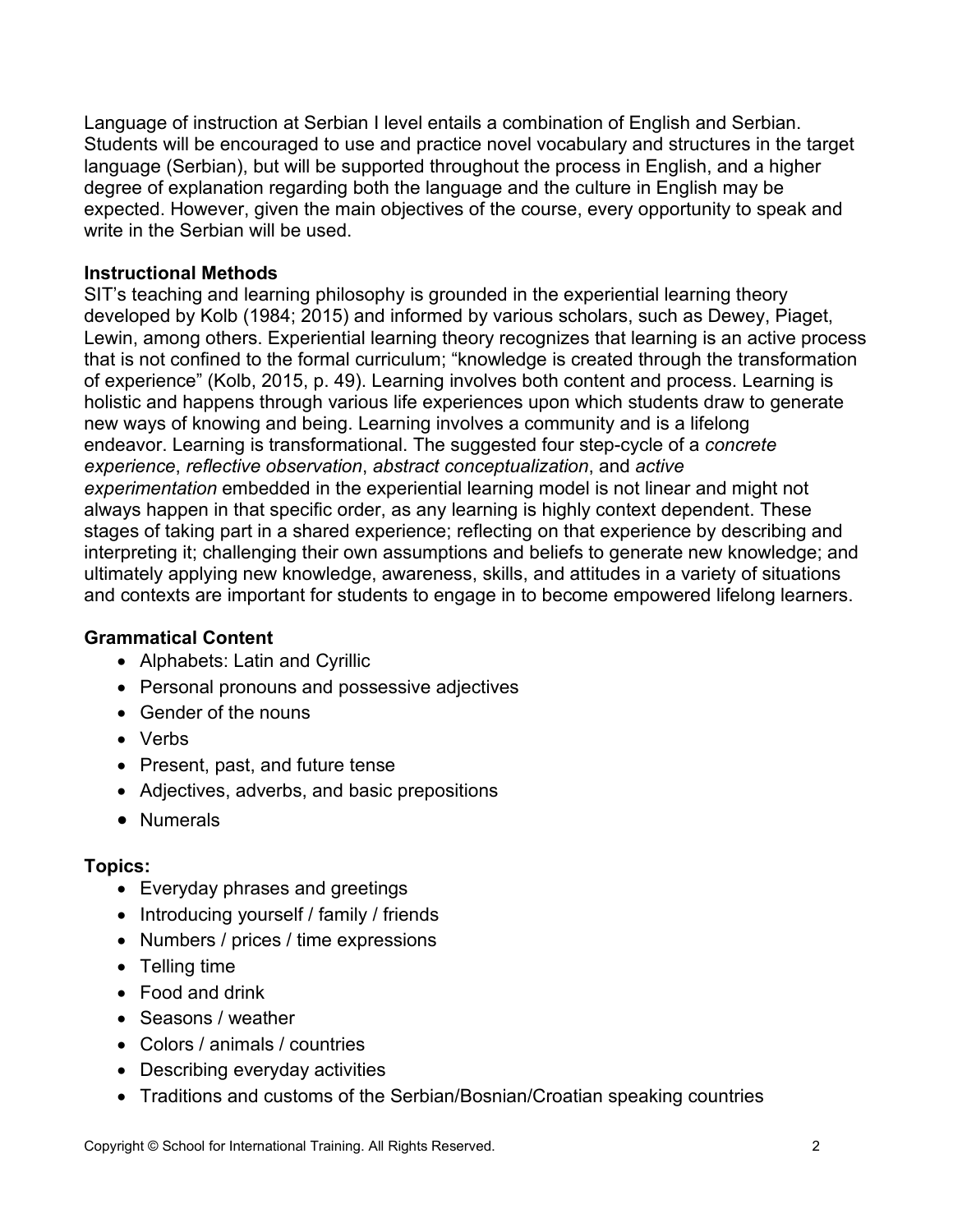## **Assignments and Evaluation**

### **Assignment Descriptions and Grading Criteria**

Students receive feedback from the instructor throughout the course. The language instructor and the Academic Director assign final grades jointly. Apart from Midterm and Final exams, students' vocabulary will be quizzed every week. Evaluation is a reflection of the student's proficiency, participation, engagement, and progress through the weeks of language instruction and during the remaining weeks of the course.

1) Weekly Vocabulary Quizzes – 20%

- Two written quizzes of 10 words/phrases each, covering vocabulary from weeks 1-3 and 4-8 respectively
- Paper-based and delivered in Weeks 3 and 8 (up to 10 minutes per quiz)
- Competences evaluated: retention of key vocabulary necessary to maintain beginnerlevel communication successfully and effectively

2) Midterm Vocabulary, Phrases, and Comprehension Exam – 20%

- A multiple choice/items matching and short answer quiz of up to 30 everyday phrases and lexical items covered in the first 4 weeks of the course, excluding lexis pertaining to culture, customs, and traditions; a very short text (up to 5 sentences) with the accompanying reading comprehension questions (also multiple choice)
- Paper-based and delivered in Week 4 (45 minutes to complete the exam)
- Competences evaluated: ability to produce commonly used phrases and lexis covered in the first 3 weeks of the course in written form, to respond to everyday questions in the present time reference, and comprehend very short texts on familiar topics
- 3) Final Exam 25%
	- Written exam that covers grammatical and lexical content of 9 weeks of the course that consists of up to 50 multiple choice, cloze, short answer, and matching questions, excluding lexis pertaining to culture, customs, and traditions; a short text (up to 10 sentences) with the accompanying reading comprehension questions (also multiple choice)
	- Paper-based and delivered in Week 10 (60 minutes to complete the exam)
	- Competences evaluated: ability to produce commonly used phrases and lexis covered in the latter weeks of the course in written form, to respond to everyday questions in the present and past time reference, and comprehend short texts on familiar topics

4) Before Independent Study Project (ISP)/Internship and post ISP/Internship Oral Exams (Oral Exam and Student Presentation) (25% - 12.5% each)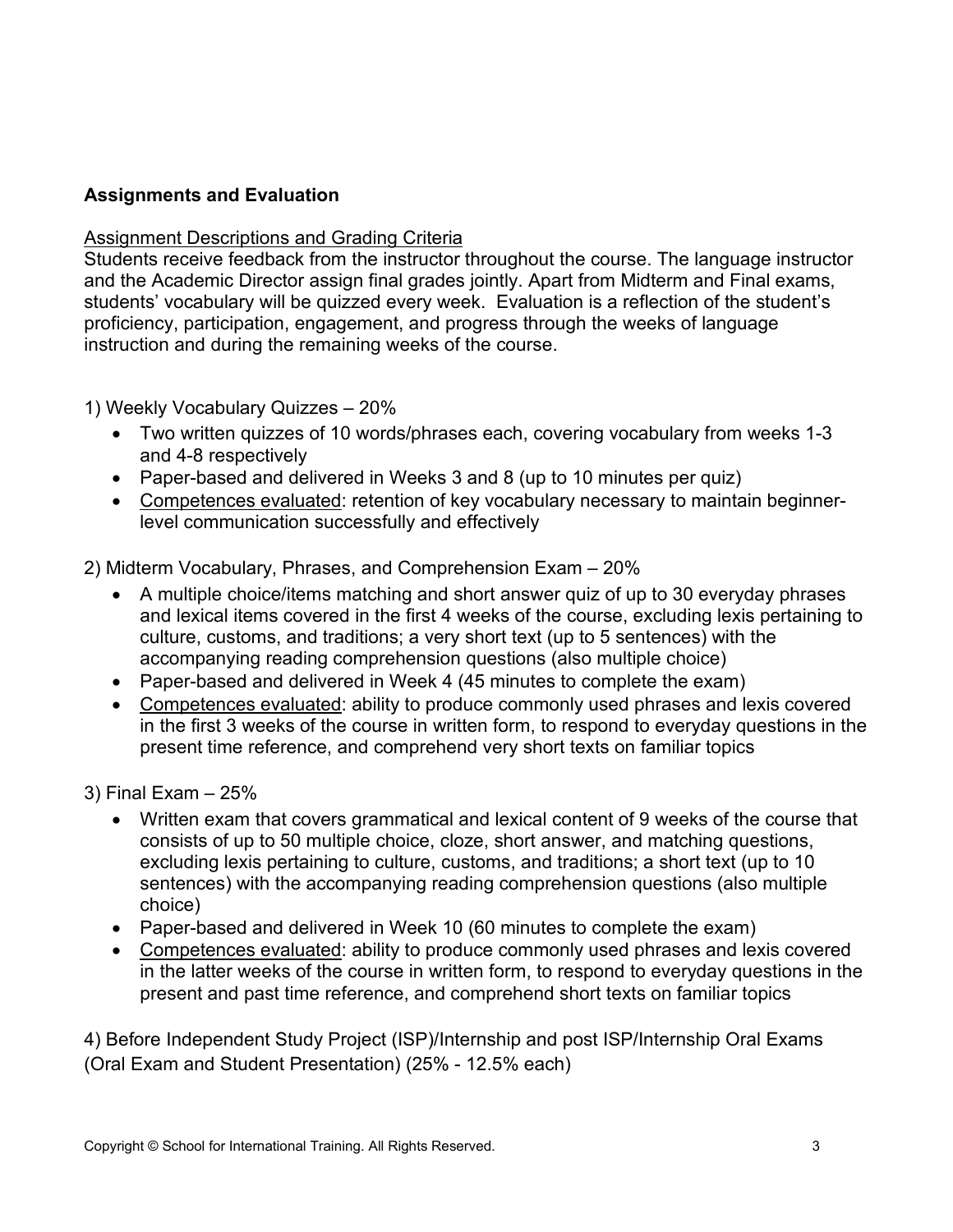- Oral exam 1 (5 minutes per student) is set in Week 10 and involves a one-to-one interview where student aims at showing their understanding and fluency in the target language by responding adequately to teacher's questions; this exam takes up 12.5% of the mark
- Oral Exam 2 (5 minutes per student) is set in Week 15 after Internship/ISP and involves a student presentation; in Week 9, students will choose presentation topics to deliver as a group or individually; upon successful performance students can be awarded up to 12.5% of the mark
- Competences evaluated: ability to produce commonly used phrases and lexis covered throughout the course in spoken form, to effectively and accurately respond to questions about usual activities, and present a familiar topic of interest using beginnerlevel language structures

5) Participation (10%)

- Attendance promptness to class and positive presence in class;
- Active listening paying attention in class and during field excursions, asking appropriate questions, showing interest and enthusiasm, entertaining contradictory perspectives, taking notes;
- Self-directed learning reading the local paper and other materials to follow local perspectives on relevant issues, discussing issues with host families and others;
- Involvement in-class discussions either in small or large groups;
- Group accountability during field excursions and classes;
- Taking leadership roles leading and guiding discussions in a productive direction.

### Assessment

 Weekly Vocabulary Quizzes – 20% in total /10% per quiz Midterm Written Exam – 20% Final Written Exam – 25% Before Independent Study Project (ISP)/Internship and post ISP/Internship oral exams – 25% / 12.5% per oral exam Participation – 10%

### Attendance and Participation

Due to the nature of SIT Study Abroad programs, and the importance of student and instructor contributions in each and every class session, attendance at all classes and for all program excursions is required. Criteria for evaluation of student performance include attendance and participation in program activities. Students must fully participate in all program components and courses. Students may not voluntarily opt out of required program activities. Valid reasons for absence – such as illness – must be discussed with the academic director or other designated staff person. Absences impact academic performance, may impact grades, and could result in dismissal from the program.

### Late Assignments

SIT Study Abroad programs integrate traditional classroom lectures and discussion with fieldbased experiences, site visits and debriefs. The curriculum is designed to build on itself and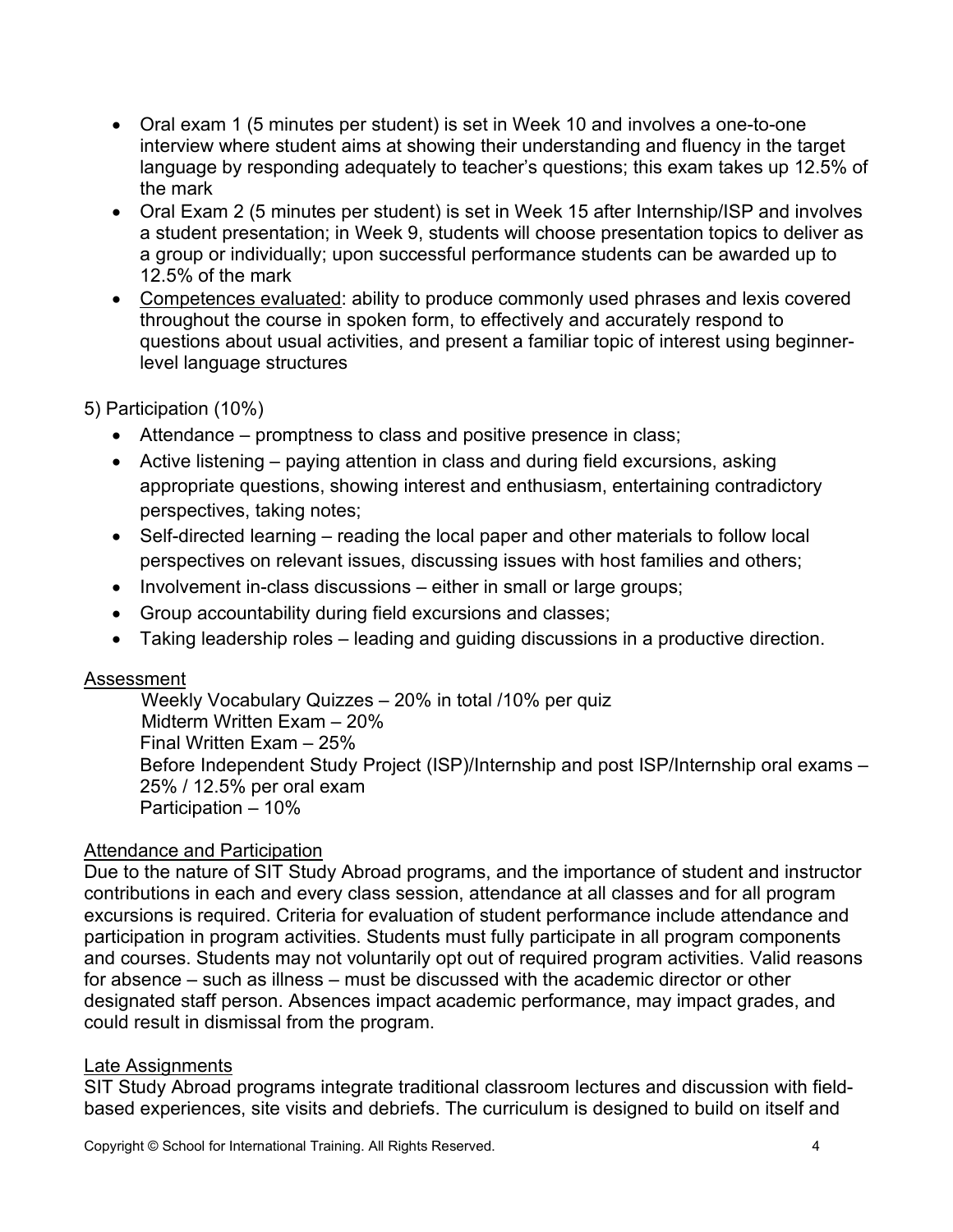progress to the culmination (projects, ISP, case studies, internship, etc.). It is critical that students complete assignments in a timely manner to continue to benefit from the sequences in assignments, reflections and experiences throughout the program.

Students may request a justified extension for one paper/assignment during the semester. Requests must be made in writing and at least 12 hours before the posted due date and time. If reason for request is accepted, an extension of up to one week may be granted at that time. Any further requests for extensions will not be granted. Students who fail to submit the assignment within the extension period will receive an 'F' for the assignment.

### Grading Scale

| 94-100%  | A  |
|----------|----|
| 90-93%   | А- |
| 87-89%   | В+ |
| 84-86%   | В  |
| 80-83%   | В- |
| 77-79%   | C+ |
| 74-76%   | C. |
| 70-73%   | C- |
| 67-69%   | D+ |
| 64-66%   | D  |
| below 64 | F. |

## **Program Expectations**

- Show up prepared. Be on time, have your readings completed and points in mind for discussion or clarification. Complying with these elements raises the level of class discussion for everyone.
- Have assignments completed on schedule, printed, and done accordingly to the specified requirements. This will help ensure that your assignments are returned in a timely manner.
- Ask questions in class. Engage the lecturer. These are often very busy professionals who are doing us an honor by coming to speak.
- Comply with academic integrity policies (no plagiarism or cheating, nothing unethical).
- Respect differences of opinion (classmates', lecturers, local constituents engaged with on the visits). You are not expected to agree with everything you hear, but you are expected to listen across difference and consider other perspectives with respect.
- Storing Your Work: Keep several copies of your work as back up and keep one copy accessible to you through an online forum, such as an attachment in your email, the course learning management system, or cloud-based storage. This way your work will always be available to despite technical issues. Lost files, deleted drives, or computer crashes are not excuses for late, missing work.
- Personal Technology Use: Cell phones and other personal electronics can be used for taking notes and other class activities.  Off-task usage is not acceptable. You may be marked as absent for habitually using them for something other than classroom activities.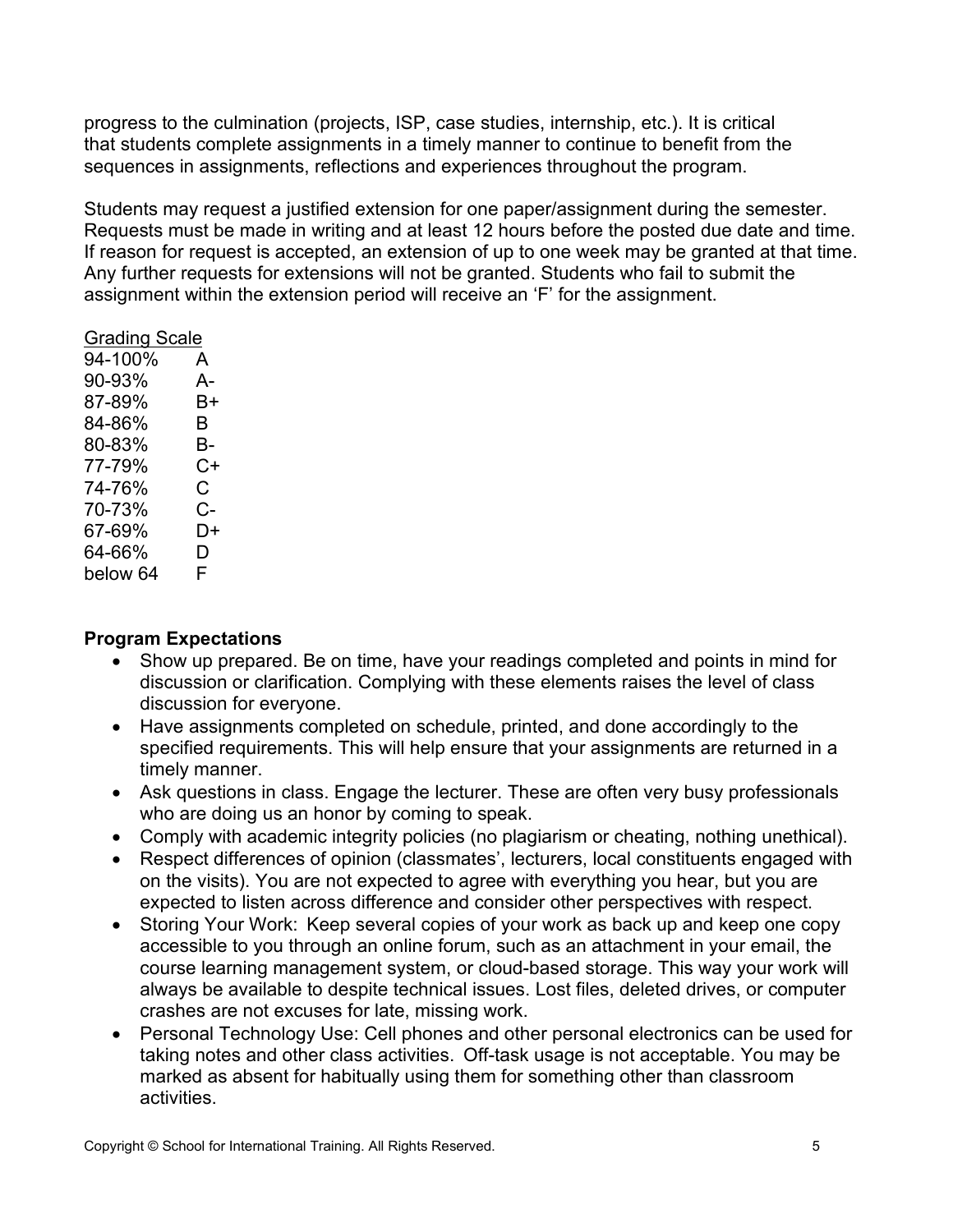- Content Considerations: Some texts and activities you will encounter in this course delve into sensitive topics that may be emotionally and intellectually challenging. Our classroom is a space where we can engage with challenging ideas, question assumptions, and navigate difficult topics with respect and maturity. As possible, I will flag content and activities that are especially graphic or intense, so we are prepared to address them soberly and sensitively. If you are struggling to keep up with the work or participate in the course because of the nature of the content and activities, you should speak with me and/or seek help from counseling services.
- Classroom recording policy: To ensure the free and open discussion of ideas, students may not record classroom lectures, discussion and/or activities without the advance written permission of the instructor, and any such recording properly approved in advance can be used solely for the student's own private use.]

## **SIT Policies and Resources**

Please refer to the [SIT Study Abroad Handbook](https://studyabroad.sit.edu/Student-Handbook/) and the [Policies](https://studyabroad.sit.edu/admitted-students/policies/) section of the SIT website for all academic and student affairs policies. Students are accountable for complying with all published policies. Of particular relevance to this course are the policies regarding: academic integrity, Family Educational Rights and Privacy Act (FERPA), research and ethics in field study and internships, late assignments, academic status, academic appeals, diversity and disability, sexual harassment and misconduct, and the student code of conduct.

Please refer to the SIT Study Abroad Handbook and SIT website for information on important resources and services provided through our central administration in Vermont, such as [Library resources and research support,](https://studyabroad.sit.edu/admitted-students/student-resources/) [Disability Services,](https://studyabroad.sit.edu/health-safety-and-well-being/disability-services/) [Counseling Services,](https://studyabroad.sit.edu/health-safety-and-well-being/counseling-and-mental-health/) [Title IX](https://studyabroad.sit.edu/health-safety-and-well-being/sexual-safety-title-ix/)  [information,](https://studyabroad.sit.edu/health-safety-and-well-being/sexual-safety-title-ix/) and [Equity, Diversity, and Inclusion](https://studyabroad.sit.edu/health-safety-and-well-being/social-identity/) resources.

## **Course Schedule**

\*Please be aware that topics and excursions may vary to take advantage of any emerging events, to accommodate changes in our lecturers' availability, and to respect any changes that would affect student safety. Students will be notified if this occurs.

### **Week 1:**

*Introduction*: Slavic languages and the brief history of literacy of the South Slavs; the Serbo-Croatian language and socio-linguistic issues in the former Yugoslavia. Greetings and basic expressions Writing systems – Latin alphabet and Cyrillic script Pronunciation, reading and spelling

### **Week 2:**

Useful everyday expressions The verb "to be", personal pronouns *Cultural immersion*: Hospitality in the region, styles and modes of address, family life

### **Week 3:**

Copyright © School for International Training. All Rights Reserved. 6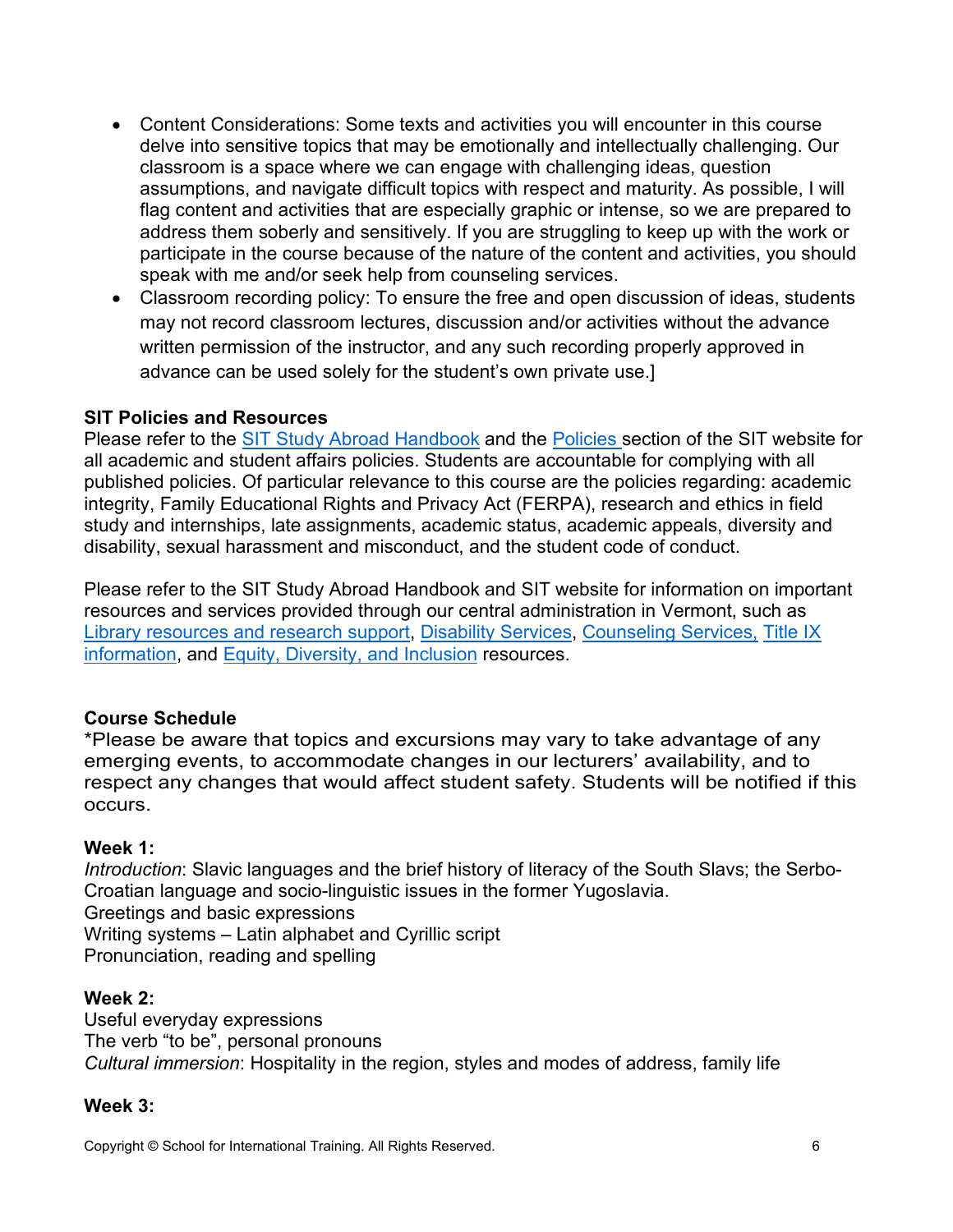**Gender** Possessive adjectives Present tense **Numbers** Telling time Vocabulary Quiz 1

### **Week 4:**

Food and drink Eating out (restaurants & cafes) *Cultural immersion*: Food-related cultural practices and holiday traditions Midterm vocabulary and phrases quiz

#### **Week 5**: **Kosovo excursion**

Writing a short diary while on excursion

### **Week 5:**

Past tense – introduction, practice Plural of the nouns and adjectives *Cultural immersion*: Film, music and entertainment in the region

### **Week 6:**

Seasons/weather Colors / animals Future tense – introduction, practice Choosing topics for student presentations (group or individual)

#### **Week 7**: **BIH excursion**

Writing a postcard for the host family while on excursion

#### **Week 8:**

Modal verbs: likes and dislikes, possibility, obligation Countries/ nationalities *Cultural immersion*: Beautiful places across the region; folk traditions and beliefs of different communities Vocabulary Quiz 2

#### **Week 9:**

General review and preparation for exams Delivering presentations in the Serbian: format and support, choosing topics of interest *Cultural immersion*: Literary traditions in the Serbian/Bosnian/Croatian

#### **Week 10:**

Final written exam Oral exam 1 (individual interview)